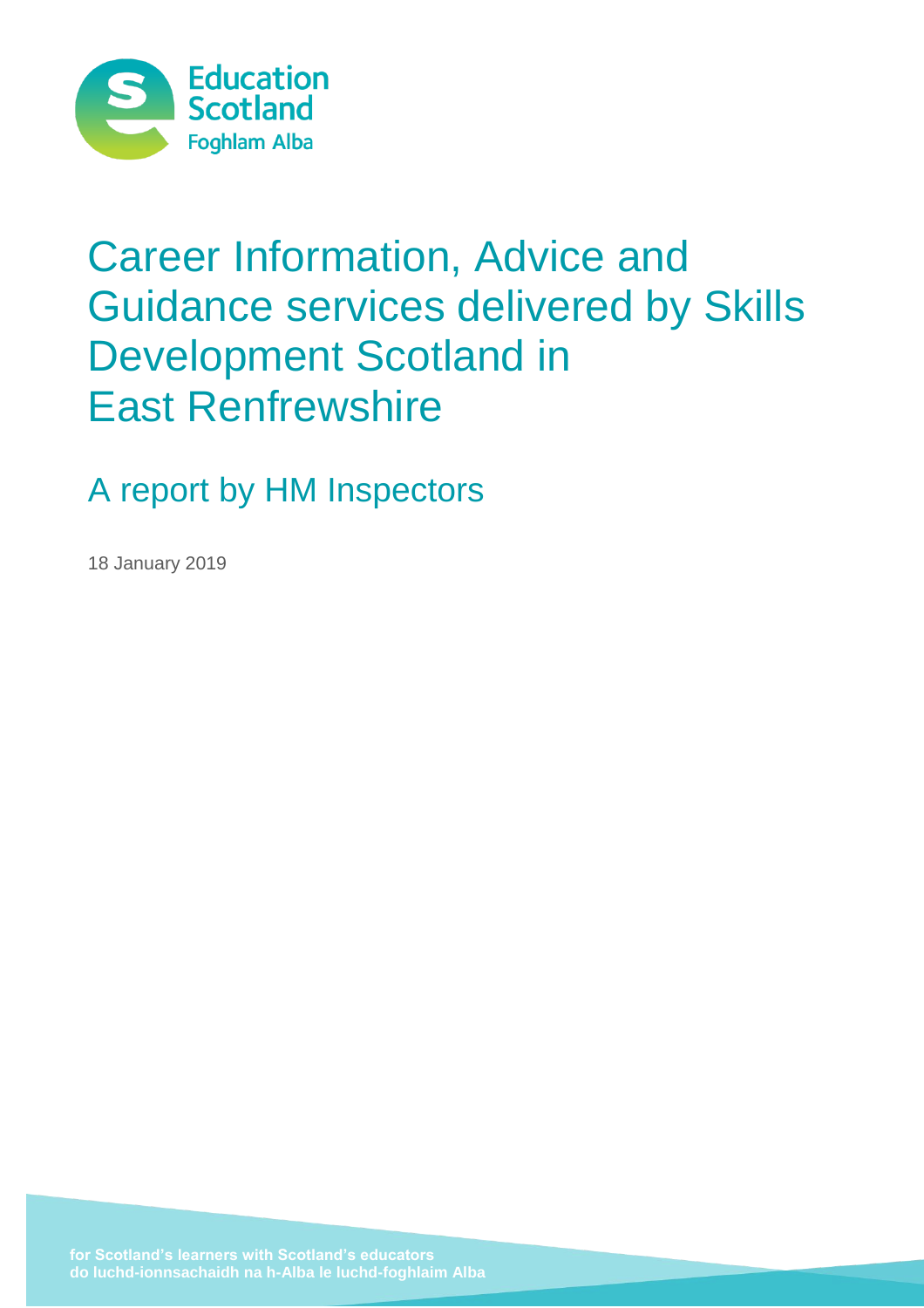# **Contents**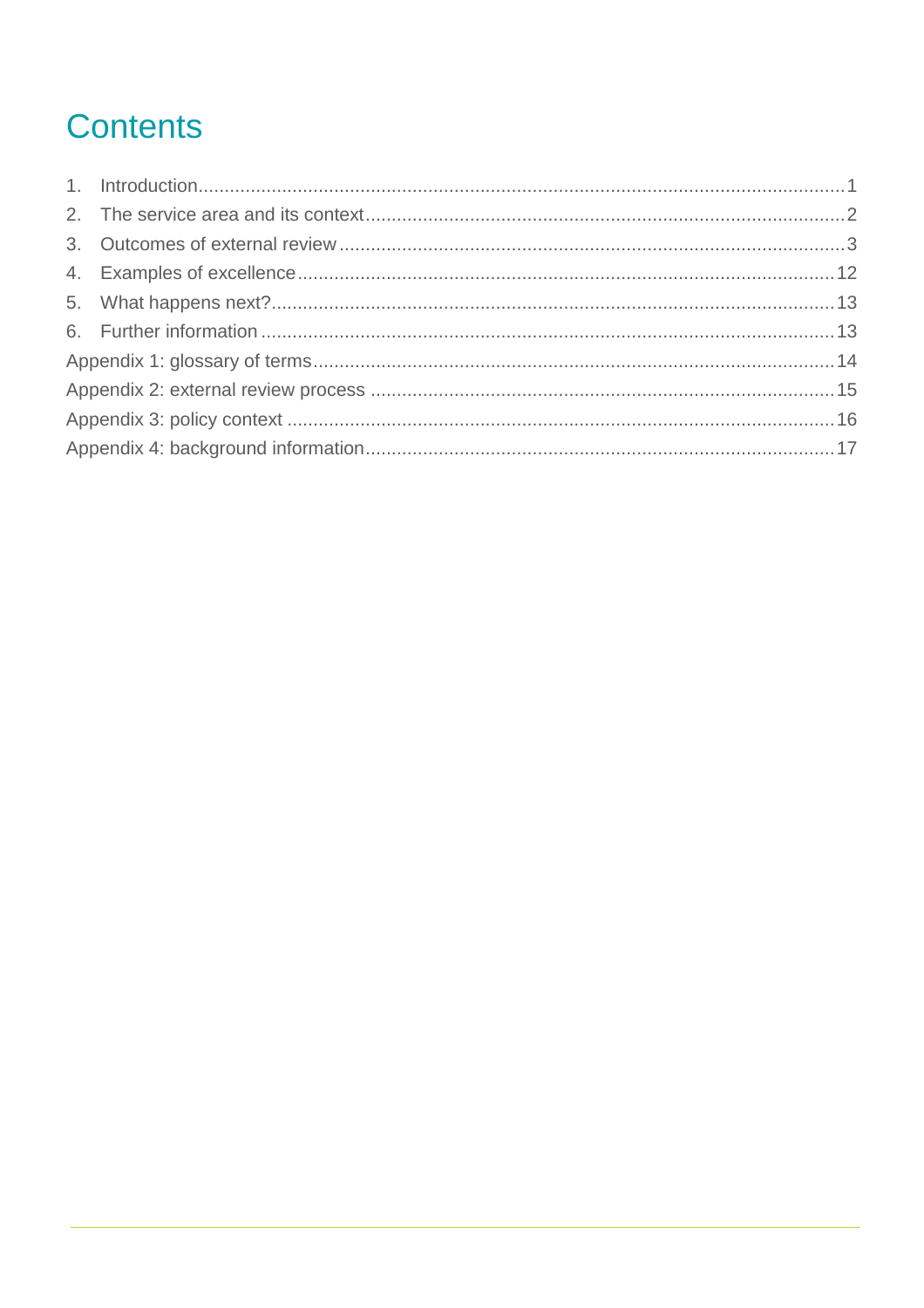# <span id="page-2-0"></span>1. Introduction

### The external review

The external review by Education Scotland took place between 5–9 November 2018. The review focused on Career Information, Advice and Guidance (CIAG) services delivered by Skills Development Scotland (SDS) in East Renfrewshire.

We examined activities that impact on the quality of customer experience. We evaluated these against the three key principles of Outcomes and Impact, Service Delivery and Leadership and Quality Culture, using the 13 reference quality indicators outlined in External quality arrangements for the review of Career Information Advice and Guidance services delivered by Skills Development Scotland, published in July 2018. Further details can be found at: [https://education.gov.scot/what-we-do/inspection-and-review/about-inspections-and](https://education.gov.scot/what-we-do/inspection-and-review/about-inspections-and-reviews/Careers%20service%20reviews)[reviews/Careers%20service%20reviews.](https://education.gov.scot/what-we-do/inspection-and-review/about-inspections-and-reviews/Careers%20service%20reviews)

The external review team talked with customers, staff at all levels in the organisation, external agencies and other users of the service.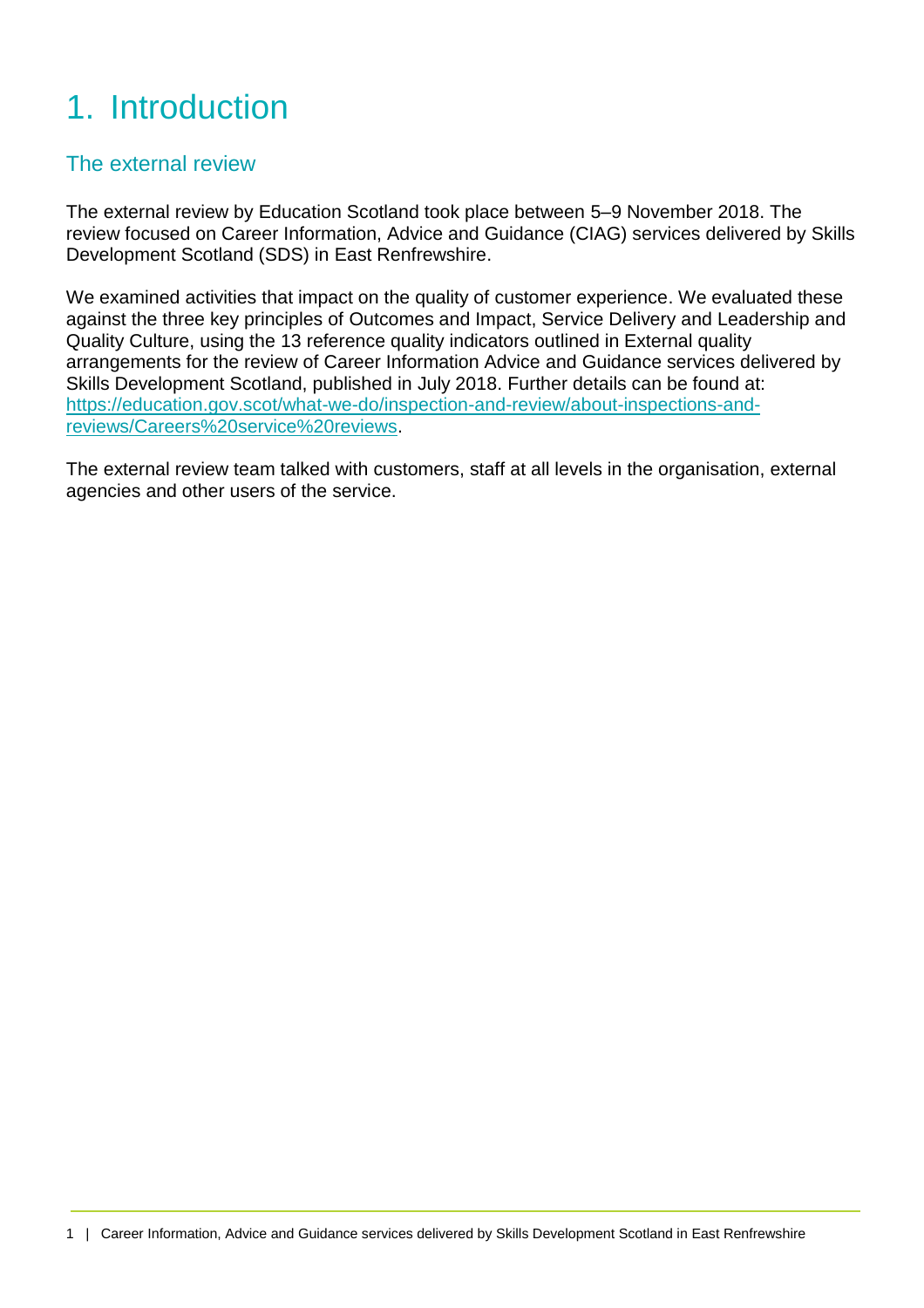### <span id="page-3-0"></span>2. The service area and its context

In carrying out the external review of services delivered in East Renfrewshire, Education Scotland took the following area context fully into account.

East Renfrewshire is situated to the south of the City of Glasgow. It covers an area of 67 sq. miles (174 sq. km). Approximately 15 per cent of the area is urban and 85 per cent rural. The north of the area comprises the urban areas of Giffnock, Newton Mearns, Clarkston, Thornliebank and Barrhead. There is also an extensive rural hinterland to the South, within which the villages of Uplawmoor, Neilston, Waterfoot and Eaglesham are located.

The population of East Renfrewshire has increased by 4.3%, to 94,760 people, from 2011-2017. The highest proportion of the population, 74%, live in the Eastwood area. Between 2011 and 2017, the rate of change in age-specific population groups, between Scotland and East Renfrewshire, was most pronounced among the 65 and older population, with a 14.3% increase. In the last six years, the number of children and young people aged 0-15 increased by 6.2%, and the working age population aged 16-64, increased by 1.0%. East Renfrewshire has become more ethnically diverse in the last decade and the number of residents from an ethnic minority background has increased from 3,436 in 2001 to 5,363 in 2011, an increase of 56%.

Most employment in East Renfrewshire is in the retail/wholesale sector and in education, health and social work sectors. East Renfrewshire is mainly residential and acts as a commuter belt, with a high number of residents travelling to neighbouring local authorities to work. Using the 2011 Census data, 28,265 people commute out of East Renfrewshire to work in other areas and 7,660 people commute into East Renfrewshire. Only 18 % of the people who live in East Renfrewshire work in the area.

East Renfrewshire has achieved a £44 million investment through the Glasgow City Region City Deal. The £44 million investment is focused on six key projects around the M77 Strategic Corridor, designed to provide economic benefits through employment, recreational, tourism, residential and business opportunities.

There are seven secondary schools in East Renfrewshire and one school for young people with additional support needs (ASN). Staff from SDS work within each of the schools to provide services to young people. There is also a number of community locations where staff are based to deliver services to adult customers.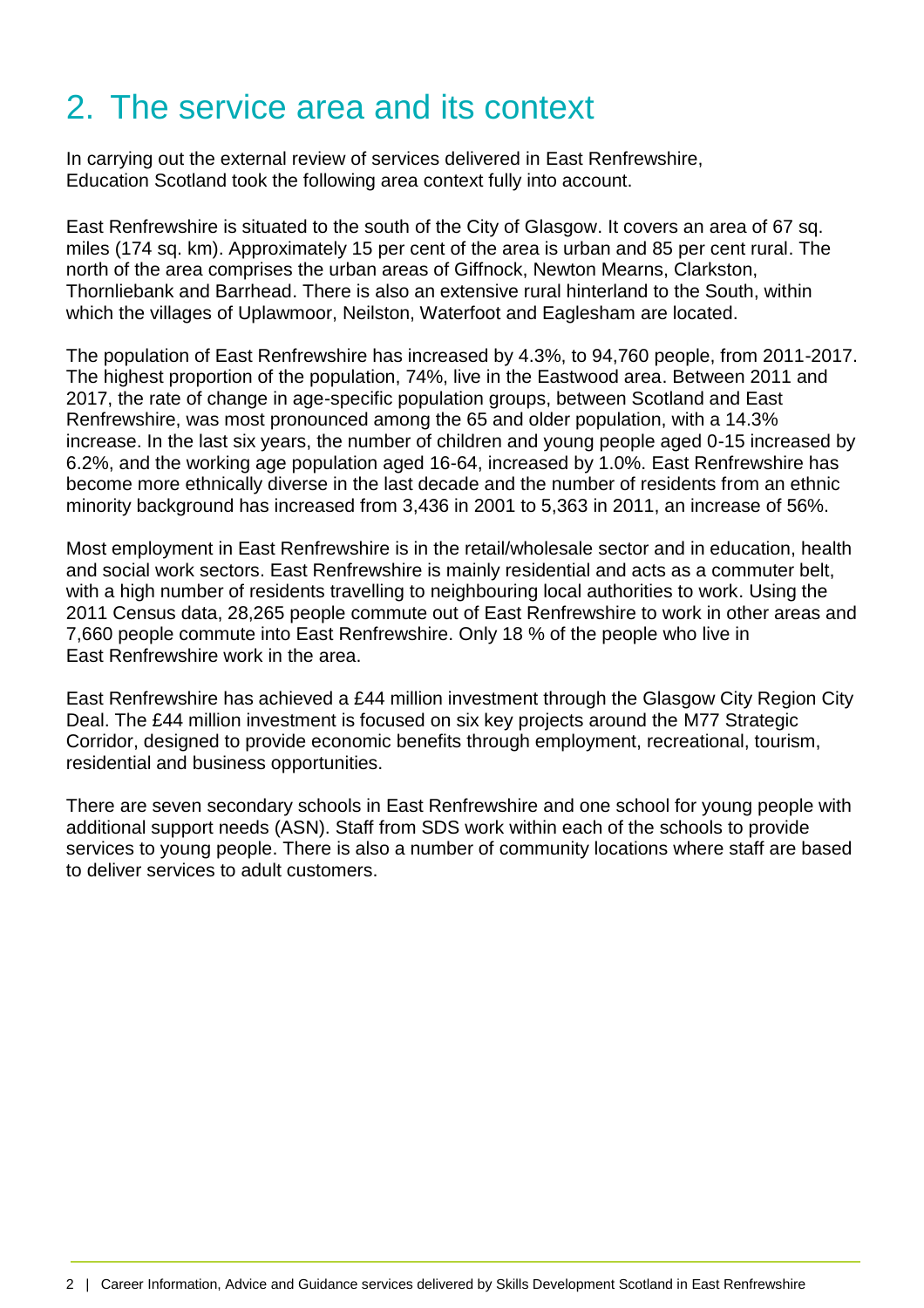### <span id="page-4-0"></span>3. Outcomes of external review

### Judgement of grades

#### **Section A: Grades**

The review team awarded grades for each of the six key themes based on the following criteria:

| excellent:<br>very good: | outstanding and sector leading<br>major strengths   |
|--------------------------|-----------------------------------------------------|
| good:                    | important strengths with some areas for improvement |
| satisfactory:            | strengths just outweigh weaknesses                  |
| weak:                    | important weaknesses                                |
| unsatisfactory:          | major weaknesses                                    |

| <b>Key theme</b>                                                                 | <b>Grade</b> |
|----------------------------------------------------------------------------------|--------------|
| <b>Customer progression and achievement of</b><br>relevant high quality outcomes | very good    |
| Meeting the needs of stakeholders                                                | very good    |
| Delivery of key services                                                         | very good    |
| <b>Management of service delivery</b>                                            | excellent    |
| <b>Strategic leadership</b>                                                      | very good    |

There is one example of excellent practice which is described later in this report.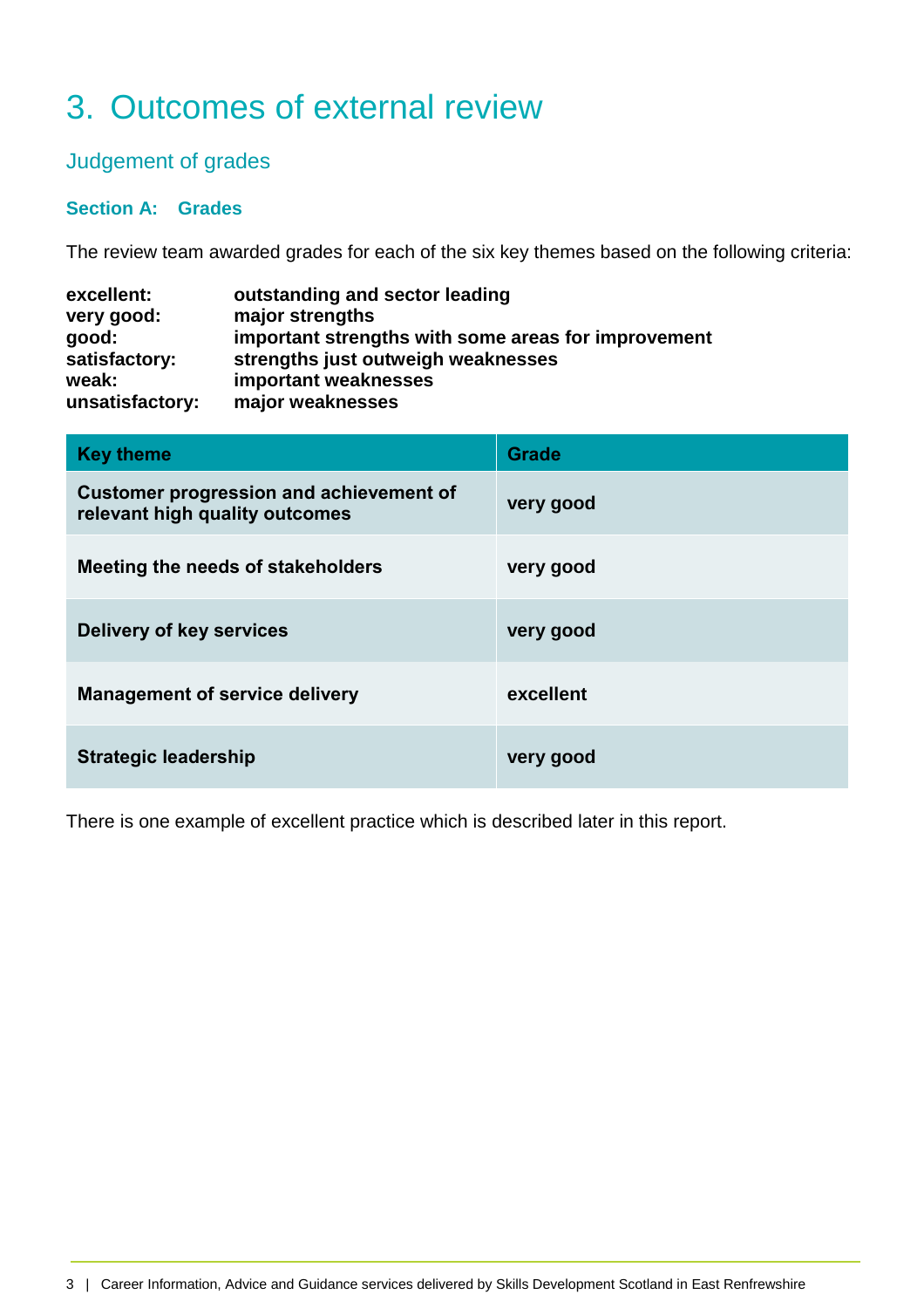#### **Section B: Customer progression and achievement**

#### **Areas of positive practice**

- The participation measure for East Renfrewshire improved by 0.6% in 2016-17 to 96.8% which is well above the national average of 91.8%.
- The initial school leaver destinations trend for East Renfrewshire for the last three years, is higher than the national average.
- Over the last three years the number of young people whose destination on leaving school was unknown has been very low and is now at zero.
- In most East Renfrewshire secondary schools the number of young people entering a positive destination on leaving school is above the national average.
- All head teachers of secondary schools in East Renfrewshire are satisfied with the career services provided by SDS in their schools.
- Overall, in secondary schools, 64% of young people are registered for My World of Work (MyWoW), which is 3% higher than the national average of 61%.
- In the most recent Your Views survey, almost all of the responses from staff were higher than the national figures, demonstrating a strong culture of improvement to services and teamwork.
- The minimum service delivery expectations for young people in school were exceeded in all ten measures in 2017-18. In addition, the level of achievement was higher than the national average in nine of the ten measures.
- The minimum service delivery expectation for Next Steps customers was exceeded in all three measures in 2017-18.
- The percentage of Next Steps customers progressing to learning, training or work, and sustaining for six months, was higher than the national average by 8% in 2017-18.

#### **Areas for development**

- In two of the seven secondary schools in East Renfrewshire, the percentage of young people progressing to positive destination on leaving school is below the national average.
- In four of the seven secondary schools in East Renfrewshire, the proportion of young people registering for MyWoW is below, and in one case well below, the national average of 61%.
- The minimum expectation for Next Steps customers who have received a career management skills (CMS) assessment/career development plan (CDP), showing improved CMS was achieved. However, this is lower than the national average by 5%.

#### **Section C: Meeting the needs of stakeholders**

#### **Areas of positive practice**

- Careers staff deliver services across East Renfrewshire from an appropriate range of accessible locations, including partner premises such as local schools, libraries, and community centres.
- In all secondary schools, careers staff offer a highly flexible service and accommodate requests for services promptly. Customers in schools have easy access to the services of careers staff through requesting a one-to-one appointment or attending a drop-in session. These facilities are appreciated by young people and staff in schools.
- Careers staff work collaboratively with staff in schools to identify and target the delivery of services to meet the needs of school customers. For example, SDS staff arrange activities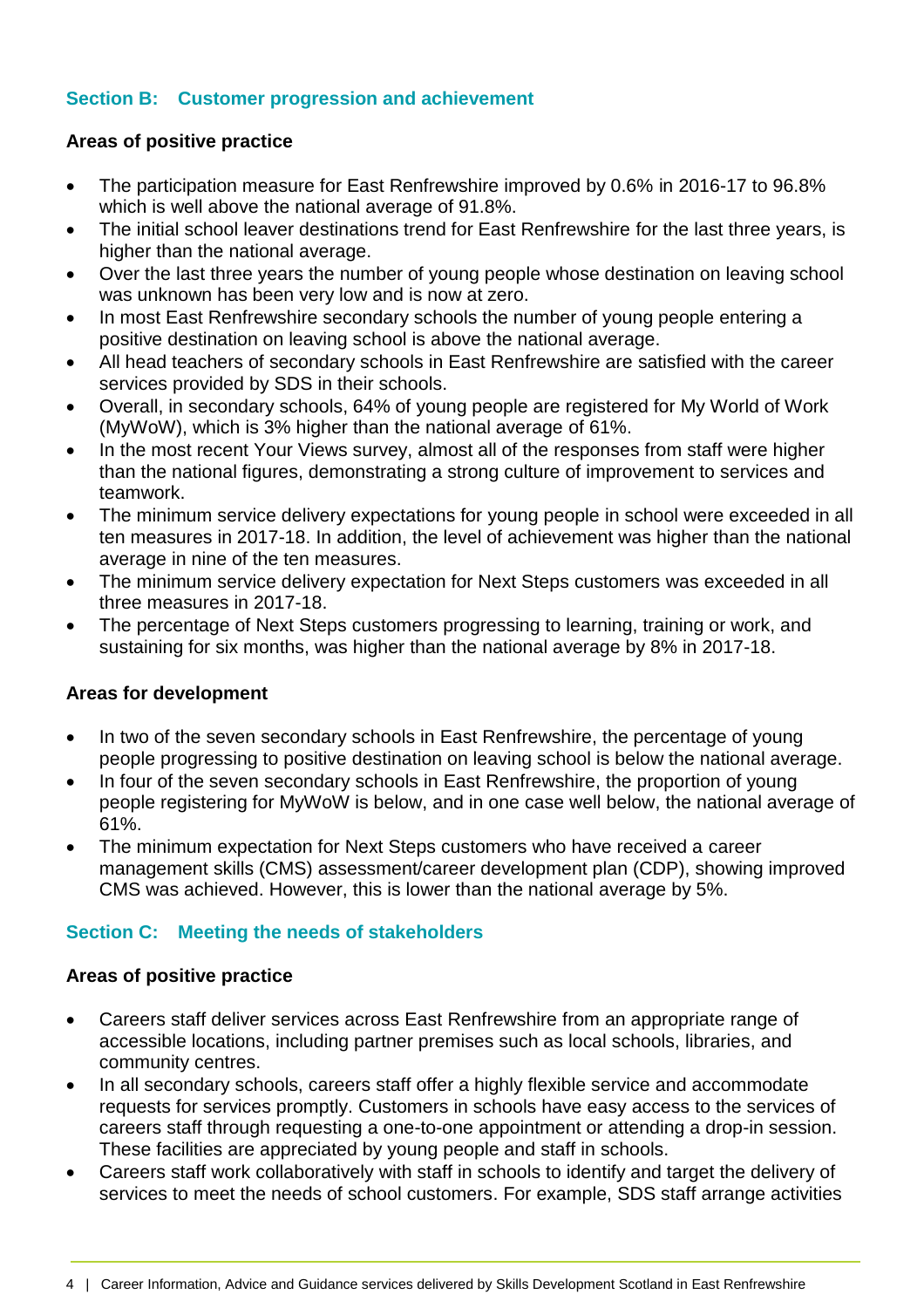to ensure learners with ASN are prepared well for, and supported throughout, transition into further education.

- Effective delivery of one-to-one coaching interventions by career coaches, is resulting in almost all customers making well-informed career decisions.
- Almost all post-school customers are setting appropriate career goals and working well towards achieving them.
- Careers staff contribute responsively to national priorities including, and in particular, the Scottish Government's Developing the Young Workforce: Scotland's Youth Employment Strategy (DYW). They work well in an extensive range of partnership forums to influence decision-making at a local level across East Renfrewshire.
- School and SDS staff use data to good effect to monitor, plan and deliver services jointly. School staff identify young people who have declared an interest in a career pathway and take action to arrange activities which widen customer knowledge of the opportunities available.
- All customers value highly the support they receive from careers staff to make decisions about pathways and future career choices. School customers feel better prepared to make decisions about further learning or work following one-to-one coaching interventions with career staff.
- Staff from SDS work closely and collaboratively with the Youth Intensive Support Service (YISS) to support care-experienced young people in East Renfrewshire to make the transition from school to work or further learning.
- The area manager and team leaders work effectively with schools to align the School Partnership Agreement (SPA) with individual school improvement plans (SIP).
- SDS staff are supporting subject teachers in schools well to develop awareness of the ambitions of the Career Education Standard (CES). Joint training and development events, planned and delivered by SDS staff, are impacting positively at authority, school and subject teacher levels.
- Key partners are very positive about their engagement with SDS staff. The SDS team takes good account of feedback from partners to improve services to ensure future arrangements are sufficiently flexible to meet current and emerging their needs.

#### **Areas for development**

None identified

#### **Section D: Delivery of key services**

#### **Areas of positive practice**

- The range of services offered by the SDS team is tailored well to the needs of young people and adults in the area. Planning and delivery takes very good account of current and emerging needs and issues or factors which could impact on access to services for customers. These include access to public transport, population distribution and the travel-to-work working pattern of the local population.
- Careers staff work collaboratively and purposefully with one another. They draw productively on the knowledge and specialisms of team colleagues to design and plan services.
- Careers and school staff make effective use of data and information to anticipate and plan for appropriate services to support customers with specific support needs, for both groups and individuals**.** This is helping to increase young peoples' awareness of the different routes and pathways available to them in school.
- SDS staff ensure that the SPA process is used effectively by careers staff to plan service delivery for school customers, taking good account of the context of each individual school.

<sup>5 |</sup> Career Information, Advice and Guidance services delivered by Skills Development Scotland in East Renfrewshire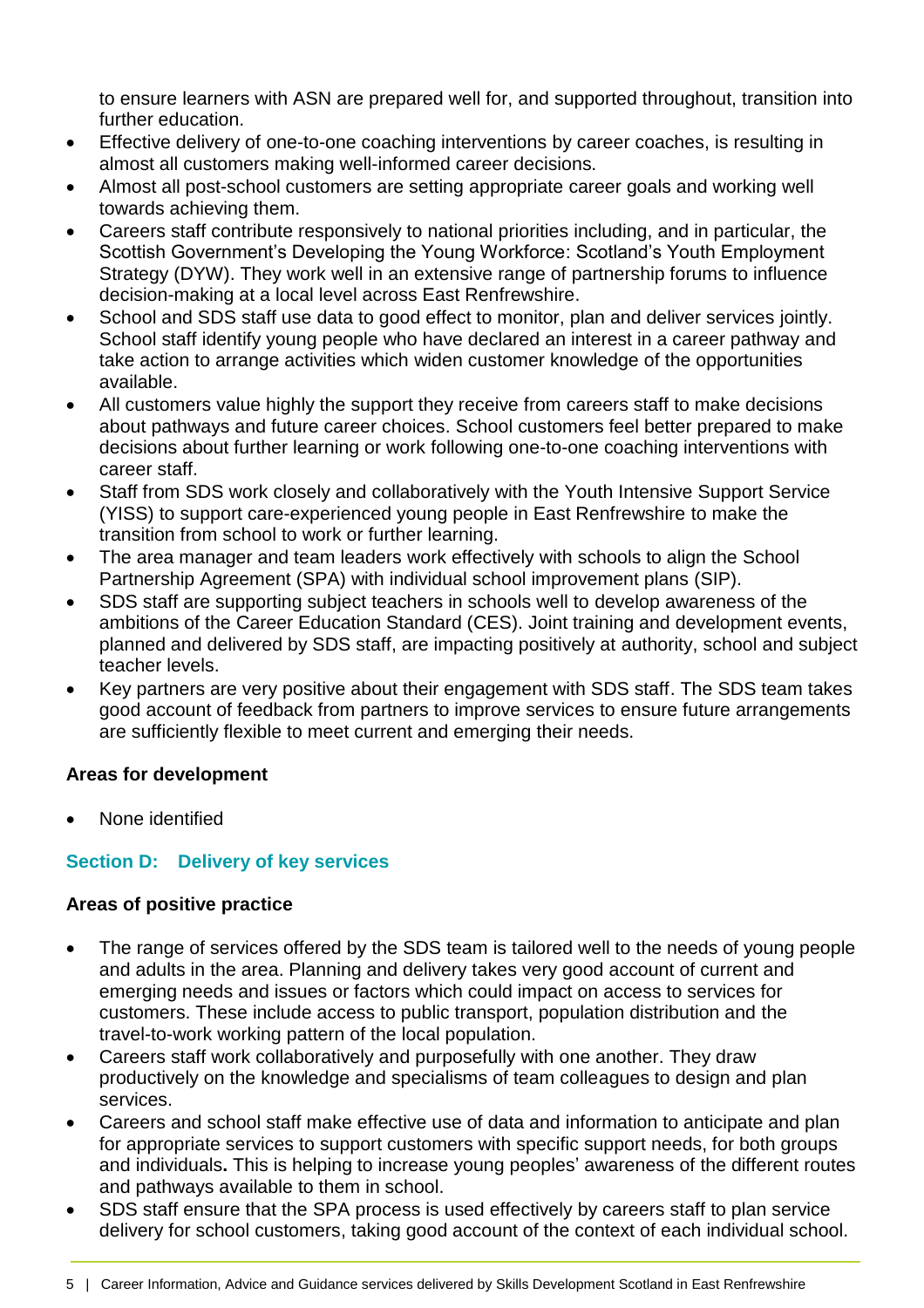SDS and school staff work closely to align the SPA and SIP planning which has added value to the impact of both process on young people in schools across the area.

- SDS staff use a broad range of delivery approaches and locations which support the majority of customers well to develop and recognise their progress in understanding and applying CMS.
- SDS staff work well with staff from the Department for Work and Pensions (DWP) colleagues to enable adult customers to access useful and effective SDS coaching and guidance interventions.
- Third sector providers value the support provided by SDS staff to direct customers to their services and to provide support for participants interested in pursuing transition to further positive destinations.
- Careers staff in schools proactively utilise materials to promote the CES. The 'I can' statements are beginning to have a positive impact through inclusion within the curriculum and the drive to develop skills for learning, life and work.
- School leaders value the contribution of SDS staff in supporting the learner journey of their young people and in building staff capacity to support them in the use of resources such as labour market information (LMI), Data Hub information and MyWoW resources. In all schools, guidance staff view SDS staff as an integral and important part of the guidance team.
- All customers are highly positive about their engagement with SDS staff, and the flexibility they demonstrate in meeting their individual needs.
- Relationships with stakeholders and partners are extremely productive and have a strong focus on collaboration in order to deliver DYW priorities. This includes achieving high levels of positive outcomes for young people and adults in East Renfrewshire.
- MyWoW Ambassadors are in place in all secondary schools and participate well in delivering awareness-raising workshops to parents and younger learners, including primary school young people.
- Careers staff work closely with partners to ensure that the needs of the most vulnerable young people are met. For example, customers leaving Isobel Mair School are supported well by their Work Coach to move on to options post-school which meet their needs.
- Strong links between schools and SDS staff are ensuring effective follow up of school leavers. SDS staff use Data Hub Reports to inform schools of any leavers who have an unconfirmed status. This approach has contributed to the local authority's unconfirmed figure of zero percent.
- SDS post-school staff make effective use of discretionary funding to help address financial barriers young people face in progressing to a positive opportunity.
- SDS staff work well with all secondary schools to plan and deliver CES entitlements for young people.
- In all schools, SDS and schools staff are making good progress in establishing links to embed the CES and develop employability skills and CMS in the curriculum.
- In almost all one-to-one observations, SDS staff demonstrate a high level of competence in contracting with customers. This includes ensuring that customer expectations and understanding are identified and agreed at the first stage of the coaching approach to guidance.
- One-to-one engagements with all customers are consistently strong and staff make effective use of resources to engage customers during these activities.
- In some groupwork sessions, staff use careful questioning techniques and challenging activities to maintain the interest of the customers. This helps to develop their self-awareness and challenge their views of their career aspirations, matched to their skills development.
- Feedback from customers referred from DWP to SDS is very positive, with the support received being described as 'invaluable' and 'it made me realise I can'.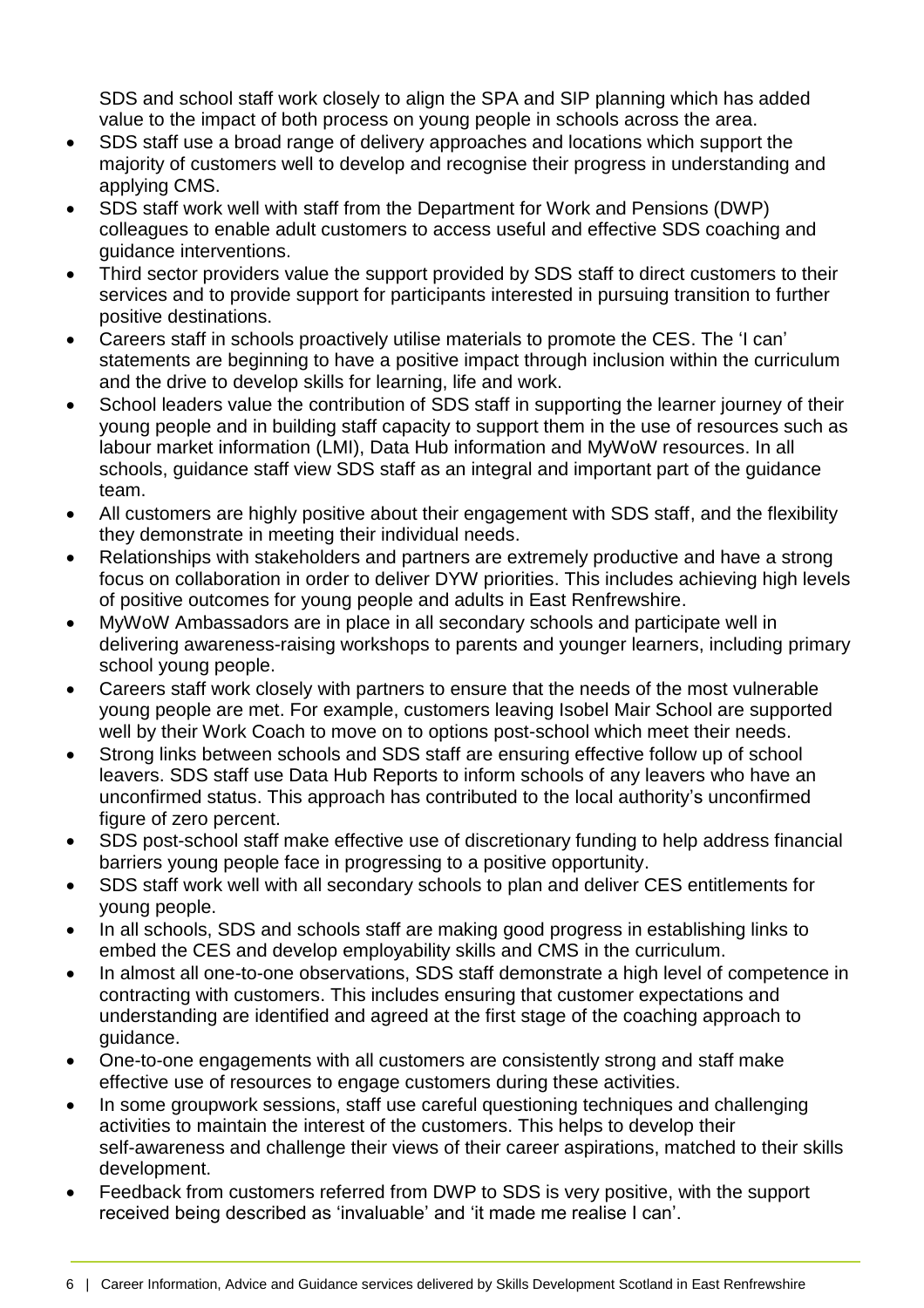- The Next Steps service is now well established in East Renfrewshire and is resulting in positive progressions for customers, well above the minimum expected delivery level.
- In general, reflective practice sessions are used well by SDS staff to discuss good practice and share ideas. Staff engage well with opportunities to discuss and reflect on practice and the services they deliver.

#### **Areas for development**

- In most of groupwork sessions in schools, delivery approaches are not sufficiently interactive to engage all of the young people fully and there was too much content for the time allocation for the session. As a result, the pace of the sessions was hurried, and the careers staff members tried to present all of the information within the allotted timeslot. For a few customers, this restricts their opportunities to engage fully in the session.
- All SDS staff engage well in opportunities to reflect on professional practice. However, this is not having sufficient impact in relation to improving the quality and consistency of group work activity delivered within secondary schools.

#### **Section E: Management of service delivery**

#### **Areas of positive practice**

- SDS staff contribute to and influence all key strategic and operational groups within the area. Staff work well with partners to respond effectively to national strategies and priorities, including DYW and the Glasgow City Regional Deal.
- SDS managers have established productive links with senior staff in the East Renfrewshire local authority. Careers staff work very well with school managers and staff to promote a wide range of opportunities to young people. This has resulted in an increased awareness of the different types of apprenticeship opportunities, and an increased uptake in Foundation Apprenticeships.
- The SDS team responds quickly and timeously to any requests for additional support from schools. For example, SDS has worked with school partners to raise the levels of MyWoW Ambassadors and expand their roles to suit the needs of schools.
- The team works well with schools to ensure that SPA actions around incorporating LMI effectively in subjects and the curriculum, are completed. This includes delivering awareness-raising activities on CES to schools.
- SDS staff work effectively with a range of partners in The Foundry in Barrhead, and in the wider community, to support unemployed adults and young people to progress to positive destinations.
- SDS Work Coaches deliver services from partner premises to ease access for customers. For example, the YISS team, works with health and social work partners to provide effective on-going partnership delivery in Eastwood.
- Monthly case management meetings with the East Renfrewshire Family Firm, are enabling effective joint planning of support for the most vulnerable young people and adults in the community.
- The SDS Personal Adviser delivers services to adult customers from DWP premises on a weekly basis. This facility is used well and feedback from customers on their experiences, following DWP referral to SDS, is very positive.
- In all secondary schools, there is a clear strategic approach by SDS to support schools staff to make effective use of the Data Hub and data sharing. Careers staff play an integral role in supporting staff in secondary schools to use the data effectively and provide early intervention activities for vulnerable customers.
- Partners work closely and productively with SDS to ensure data is of a high quality and that planning is based upon valid and complete data sets.
- 7 | Career Information, Advice and Guidance services delivered by Skills Development Scotland in East Renfrewshire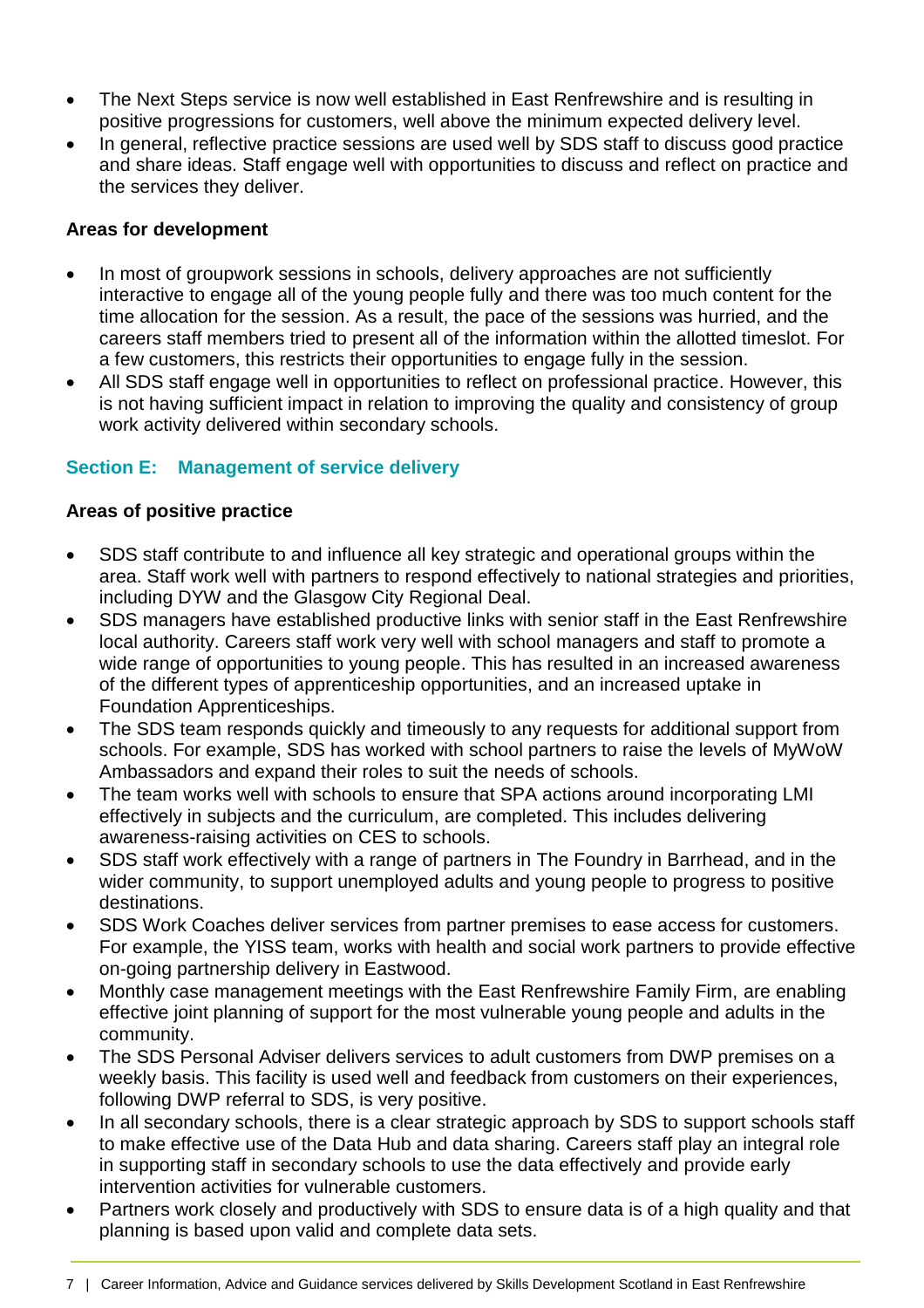- SDS staff and partners make effective use of data and information to respond to emerging issues and plan appropriate services to help individual customers and groups with specific support needs. For example, for those customers who are care-experienced or customers with autism.
- Arrangements for validating and reviewing the needs matrix with partners are effective and ensure customers' needs are met with an appropriate balance of group work and one-to-one guidance coaching intervention.
- The SPAs are linked well to the SIP, with appropriate timelines decided, in agreement with school partners. SDS staff have helped schools to plan and promote the delivery of over 60 Foundation Apprenticeships this year, which is a significant increase over starts in each of the last three years.
- SDS staff are involved actively with East Renfrewshire Council in supporting Looked After and Accommodated (LAAC) children in school and up to the age of 26. They also work productively with West College Scotland staff to make effective use of the Data Hub information and, to identify LAAC children to plan and deliver appropriate support for young people at college.

#### **Areas for development**

None identified

#### **Section F: Strategic leadership**

#### **Areas of positive practice**

- The SDS managers and the team are responding well to major employment initiatives such as the Glasgow City Regional Deal. They are central to the identification of the types of skills and jobs which will be required in the area in the future. They play a crucial role in the investment in and planning of initiatives to help prepare customers for future career opportunities.
- Managers are closely involved in, and play a critical role in, the implementation of the DYW Implementation plan and the Employment Strategy for the East Renfrewshire area.
- The delivery of services in East Renfrewshire align well with the ambitions from the national SDS 2020 vision for improving skills throughout Scotland. The service is well represented in all relevant strategic bodies and the area manager chairs one of the most important employability forums in the authority.
- There are very strong relationships between the local authority and SDS. Careers staff work closely with the DYW groups in schools and the council to identify where the priorities lie and generate the activities to meet demand.
- Partners report that the SDS team is highly solution-focused, adopting a problem-solving approach, when a need to change service delivery is identified. For example, the area manager and team leaders contribute well to the Community Planning Partnership and are well-respected by partners for their proactive approach to meeting the needs of customers and partners.
- Partnership working between the service and the local authority and secondary schools is very effective and leads to improved services for young people at school.
- The SPA is being used well by SDS managers to deliver services. It is improving strategic relationships with school leaders and supporting the implementation of DYW priorities.
- The team is led very well by managers. Managers ensure that staff have a strong voice in decision-making activities and are very responsive to the needs of staff. For example, managers enable staff to lead the Team Planning Days ensuring they have sufficient awareness of important strategies and how the service in the area should respond. Staff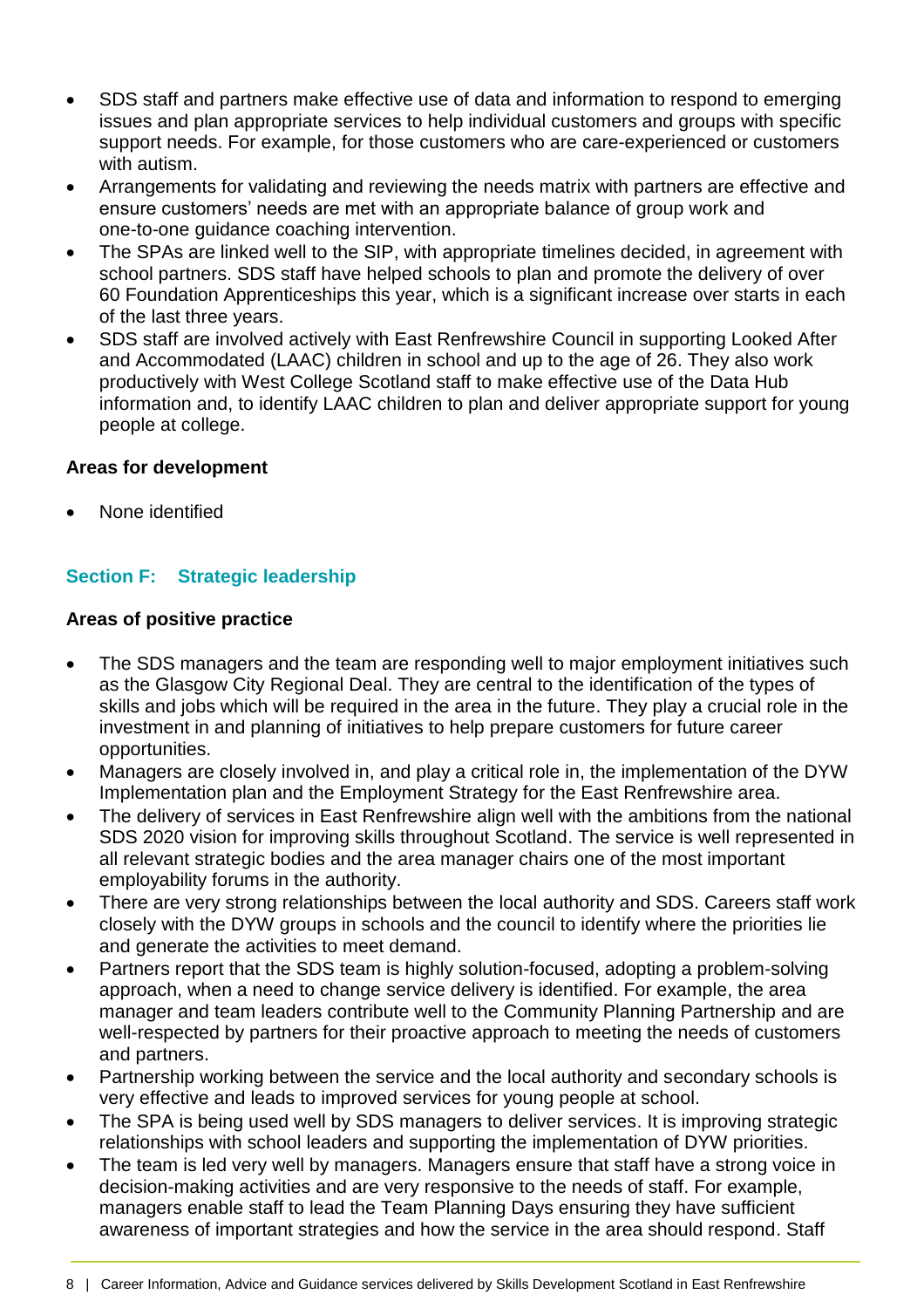support these activities well and feel they have a full role to play in designing and implementing improvements.

- As part of the planning activities with the team, staff identified the need for various champion roles and took responsibility to promote the aspects of the role throughout the area. This provides an effective focus on issues relevant to customers and builds a sense of ownership among SDS staff.
- There is a strong sense of team identity within the staff group in the service. Staff demonstrate high levels of mutual support and effective team working which takes good account of staff skills and experiences.
- All SDS staff are very motivated and committed to the services they offer. They collaborate effectively with partners to meet the needs of their customers and feel able to introduce new approaches to delivery through Everyday Leadership activities.
- Staff feel valued and respected within the East Renfrewshire team. Almost all staff, are qualified as careers advisers, with training commencing early next year for those who are not yet qualified.
- Staff in East Renfrewshire are part of the wider delivery hub of services with Renfrewshire SDS services. This allows them to share good practice across a wider team, while focusing delivery on the needs in East Renfrewshire.
- Managers and staff have a strong commitment to continuous improvement to enhance service delivery and improve outcomes for customers. For example, working with schools to enhance the use of the Data Hub by schools, to plan and implement appropriate career pathways for customers.
- Staff have embraced the Business Excellence approach to identify actions, which are monitored regularly, to ensure progress. Staff use customer feedback well to improve services and meet customer needs well.
- At the time of the external review, all of the SDS team had received their full 21 hours of Continual Professional Development in the last performance year.
- Staff make good use of team time to discuss good practice, share ideas and make improvements. This fosters the strong team identity evident among the careers staff in East Renfrewshire.
- The Observation Framework is embedded in the service with peer-to-peer and team leader observations carried out regularly and effectively.
- Team leaders encourage the team to make effective use of My Contribution through monthly one-to-one conversations. Team members feel they have clarity around their roles and delivery expectations. They feel supported in the delivery of their goals and are able to identify areas for personal development.

#### **Area for development**

 Arrangements for the review of groupwork are not wholly effective. The use of the Observation Framework and feedback by staff and managers have not yet led to consistent quality of delivery of groupwork sessions.

### **Section G: Capacity for improvement**

The participation measure for East Renfrewshire has improved in 2016-17 and is well above the national average. The initial school leaver destinations trend for East Renfrewshire for the last three years is also higher than the national average. However, in two of the seven secondary schools in East Renfrewshire, the percentage of young people progressing to a positive destination on leaving school is below the national average. All Headteachers of secondary schools in East Renfrewshire are satisfied with the career services provided by SDS in their schools.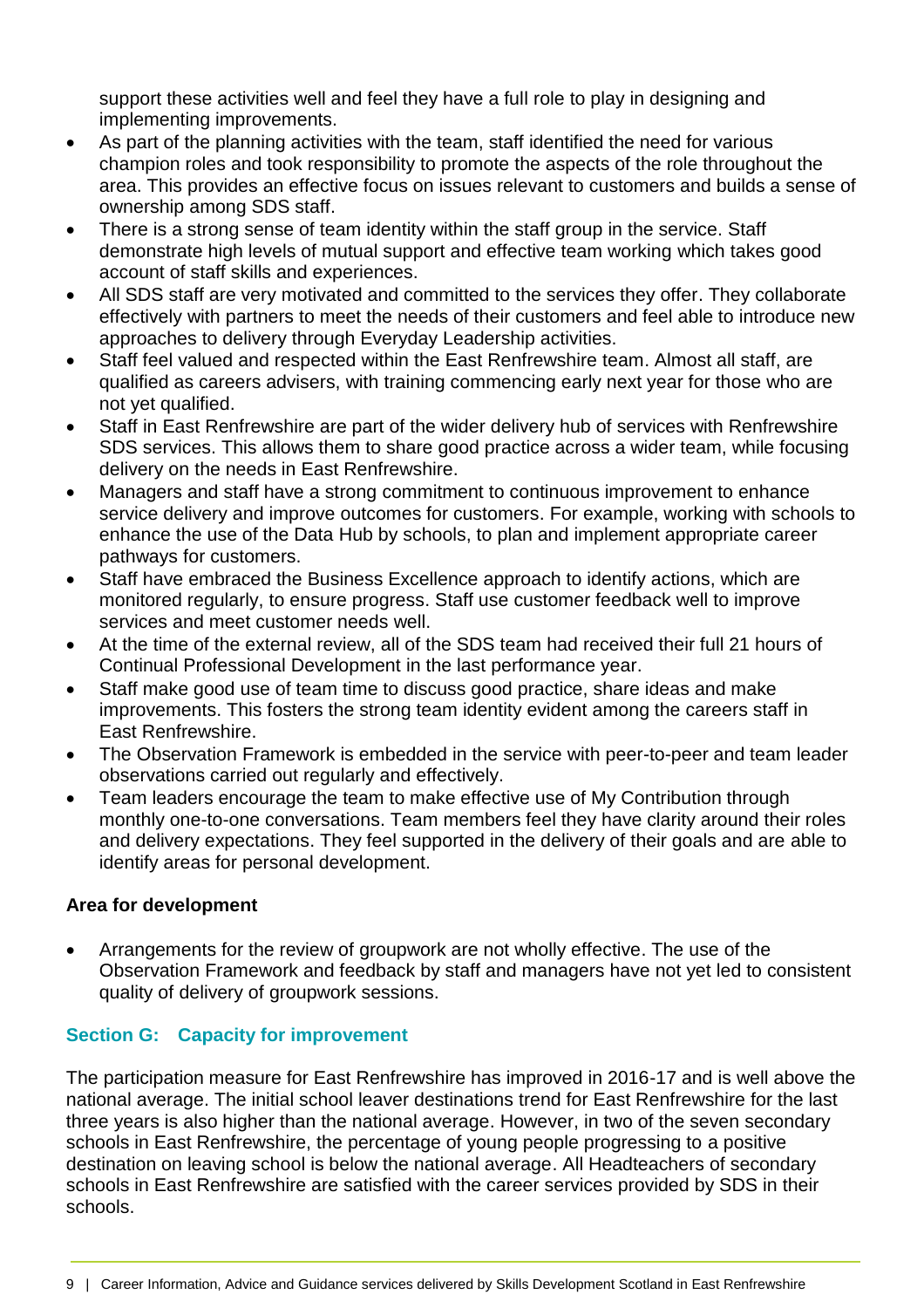The minimum service delivery expectations for school and Next Steps customers were exceeded in all measures in 2017-18. However, the minimum expectation for Next Steps customers who have received a CMS assessment/CDP, showing improved CMS, was lower than the national average by 5%.

Careers staff deliver services across East Renfrewshire from an appropriate range of accessible locations, including partner premises such as local schools, libraries, and community centres. Key partners are very positive about their engagement with SDS staff. School and SDS staff use data and the Data Hub to good effect to monitor, plan and deliver services jointly. All customers value highly the support they receive from careers staff to make decisions about pathways and future career choices. School customers feel better prepared to make decisions about further learning or work following one-to-one coaching interventions with careers staff.

In the best groupwork sessions, staff use careful questioning techniques and challenging activities to maintain the interest of the customers, develop their self-awareness and challenge their views of their career aspirations, matched to their skills development. However, in most school groupwork activities, delivery approaches are not sufficiently interactive to fully engage all of the young people.

In a few school groupwork sessions, staff lead the sessions well and lead young people through well-planned sessions. However, in most groupwork sessions in schools, there was too much content for the time allocation for the session. This impacted negatively on the success of group sessions.

All SDS staff engage well in opportunities to reflect on professional practice. However, this is not having sufficient impact in relation to improving the quality and consistency of group work activity delivered within secondary schools.

In all secondary schools, there is a clear strategic approach by SDS to support schools staff to make effective use of the Data Hub and data sharing. Careers staff play an integral role in supporting staff in secondary schools to use the data effectively to provide early intervention activities for vulnerable customers and provide specific activities for groups of learners.

SDS managers and the team are responding well to major employment initiatives such as the Glasgow City Regional Deal. Managers are closely involved in, and play a critical role in, the implementation of the DYW Implementation plan and the Employment strategy for the East Renfrewshire area. The delivery of services in East Renfrewshire align well with the ambitions from the national SDS 2020 vision for improving skills throughout Scotland.

The team is led very well by managers. Managers ensure that staff have a strong voice in the decision-making activities and are very responsive to the needs of staff. Staff support these activities well and feel they have a full role to play in designing and implementing improvements.

Managers and staff have a strong commitment to continuous improvement to enhance service delivery and improve outcomes for customers. However, arrangements for the review of groupwork are not wholly effective, and the use of the Observation Framework and feedback by staff and managers, have not yet led to consistent quality of delivery of groupwork sessions.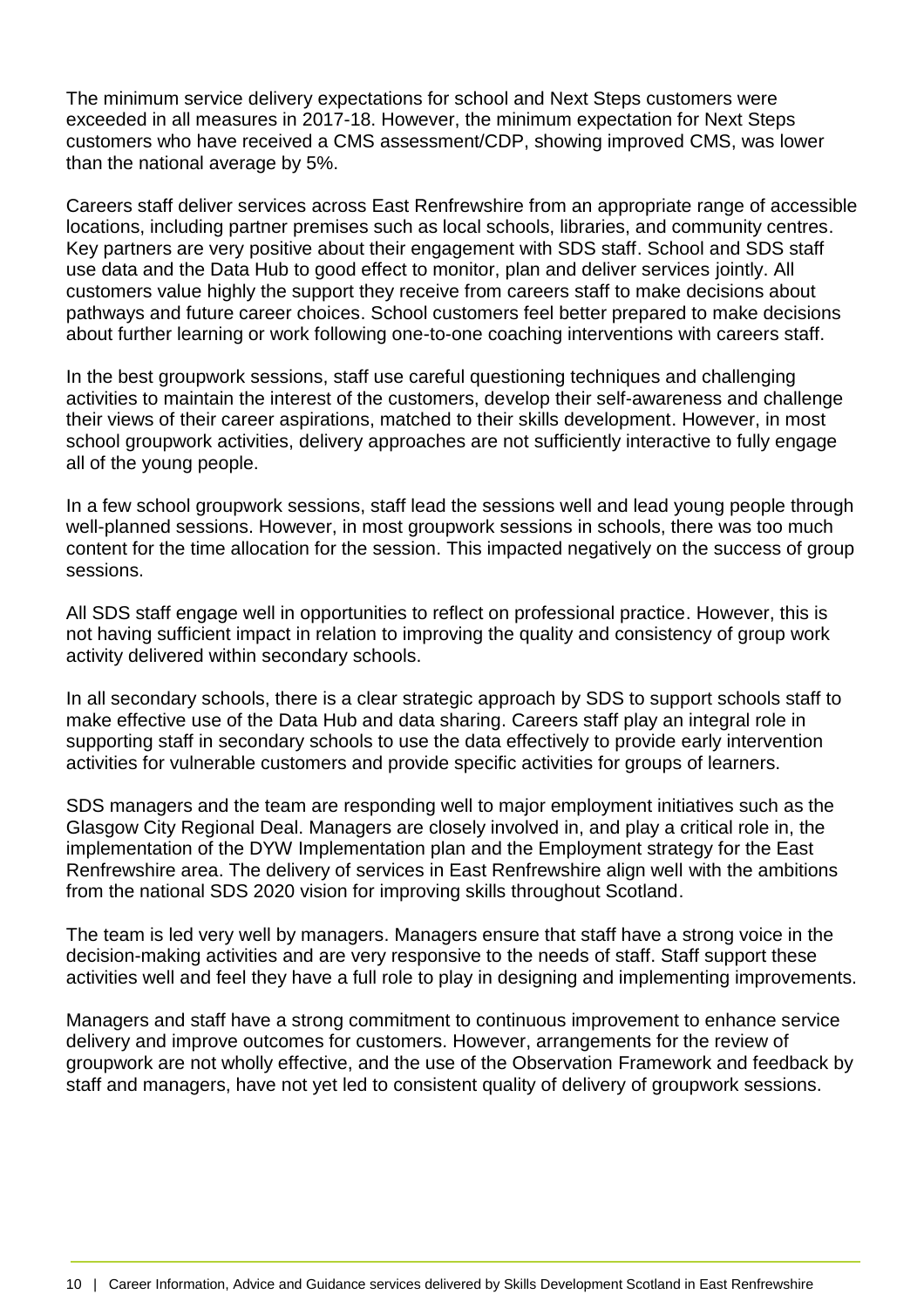#### **Section H: Main points for action**

- SDS and the local authority should continue to work together to raise the level of MyWoW registrations in all schools.
- SDS and the local authority should ensure that the school leaver destinations in all schools continue to improve.
- The SDS team should ensure that arrangements to improve the quality of group sessions are effective.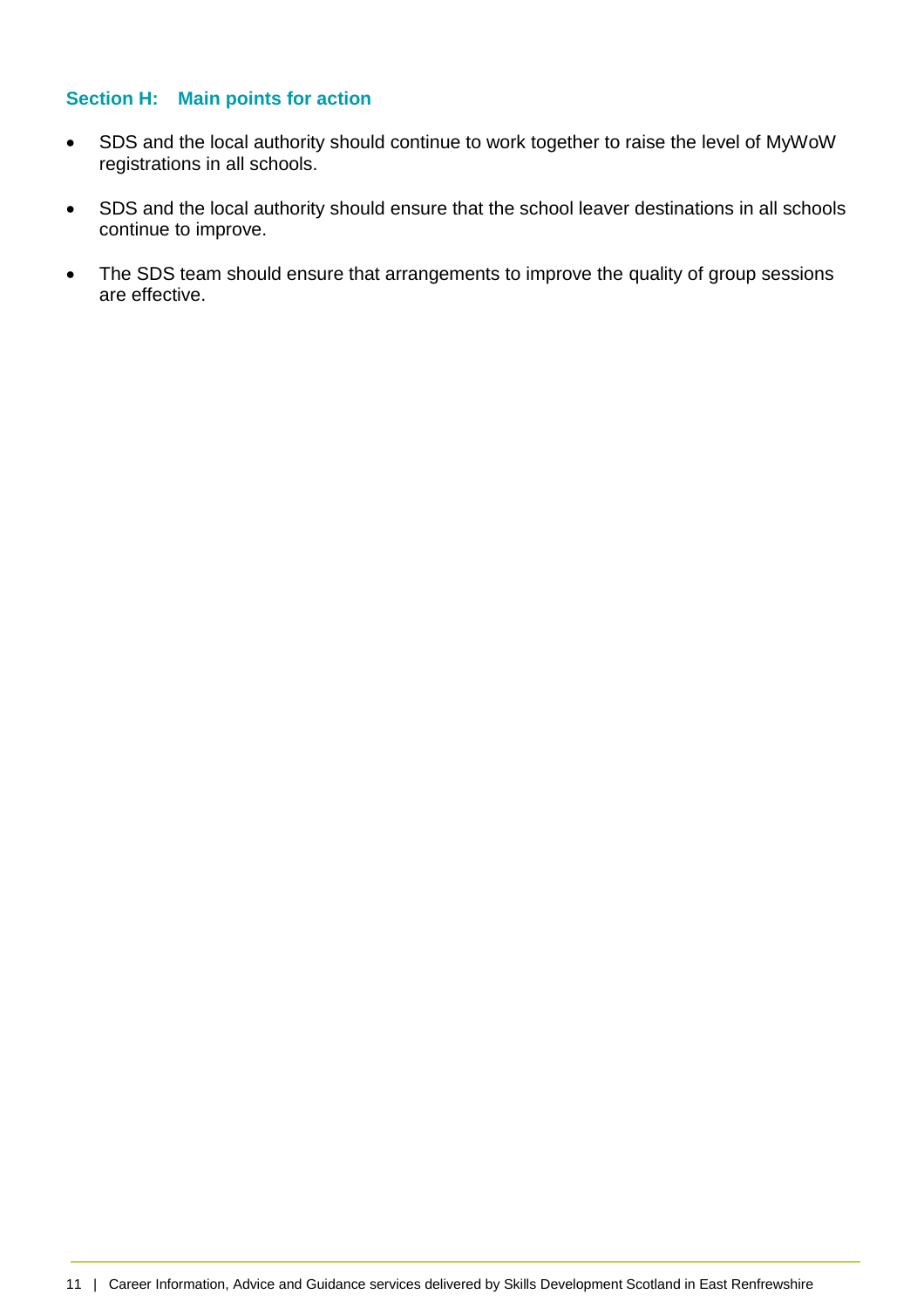# <span id="page-13-0"></span>4. Examples of excellence

There is one example of excellent practice identified during the review, which is outlined below.

#### **The use of the Data Hub to target and support school customers**

In East Renfrewshire, staff at SDS, the Education Department and in secondary schools, have recognised that the use of the Data Hub, and the range of reports contained within it, is integral to ensuring that the right support is in place to help prepare school customers for their post-school destinations.

The [Post-16 Education \(Scotland\) Act 2013](https://www.legislation.gov.uk/asp/2013/12/contents) and two Government Frameworks (Data Practice, Policy and Practice) placed a duty on key partners such as Local Authorities, Colleges and the Scottish Funding Council to share information, with SDS, on all 16-24 year olds in Scotland. Since the inception of the Post-16 Education Act and the Government Frameworks, strong partnership working between SDS, East Renfrewshire Education Department and secondary schools, has led to high completeness levels in relation to the three fields of Anticipated School Leaving Date and young people with a Preferred Destination and Preferred Occupation. There has been a strong drive to highlight the benefits of the information and reports contained in the Data Hub.

There has also been a strong emphasis by SDS and the East Renfrewshire Education Department, on how Data Hub information can be used to target and support delivery in relation to DYW activity and the CIAG services delivered across secondary schools in East Renfrewshire.

Senior staff at the Education Department are strong advocates of the Data Hub in terms of its use and benefits. For example, the embedded link to a video below, demonstrates how staff were involved in raising awareness of data sharing and the Data Hub: [https://www.youtube.com/watch?v=GZvBvh9\\_aj4&feature=youtu.be](https://www.youtube.com/watch?v=GZvBvh9_aj4&feature=youtu.be).

#### **Examples of using Data Hub reports to target and support school customers**

- Representatives from every secondary school in East Renfrewshire have been given training, access and password capability to the Data Hub. Specific School Staff have access to the reports and make use of them to identify opportunities for their pupils;
- Working alongside School staff, careers staff have made use of Data Hub reports to identify pupils for tailored groupwork;
- Reports are used to target and support school pupils as part of monthly Data Hub meetings which take place in all secondary schools across the authority. These meetings are attended by the authority's DYW Coordinator, a Depute Head (or member of the Senior Management Team), with School Careers Adviser, to ensure all leavers and potential leavers are receiving timely, appropriate targeted support and are aware of opportunities available to them;
- School Staff and SDS Staff have been using data hub information such as preferred occupations and preferred destinations to identify employers and speakers to attend careers events and other tailored DYW activity.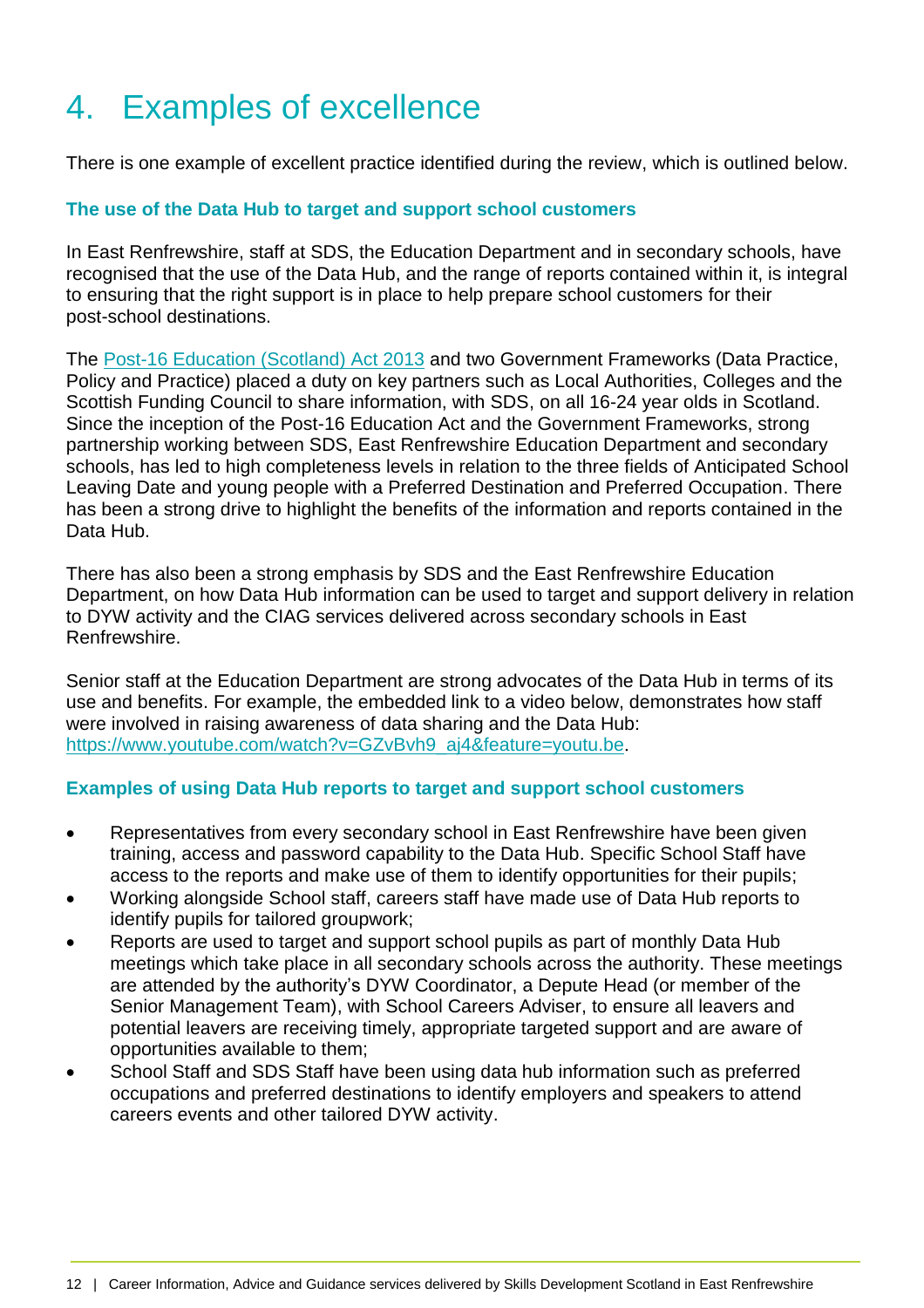The use of the Data Hub has contributed to the Participation Measure, and the overall School Leaver Destination results for East Renfrewshire, sitting above national averages. The data has enabled staff in school and SDS staff to provide targeted support for young people prior to leaving school. SDS staff have received positive feedback from school customers as to the high quality of services they receive. Additionally, the approach has played a considerable role in reducing the number of individuals with an unknown status in the Initial School Leaver Data, to zero.

### <span id="page-14-0"></span>5. What happens next?

Following publication of this report, SDS and partners are expected to produce an action plan to address the main points for action and/or areas for development in the report and other quality assurance and enhancement activities.

A follow up visit will be carried out involving SDS and partners 18 months after the initial review to determine if satisfactory progress has been made towards the main points for action.

Peter B Connelly HM Inspector

### <span id="page-14-1"></span>6. Further information

The review and judgements relate to the service area as a whole. For further information about Education Scotland, the external review methodologies, or other information about reviews, see [https://education.gov.scot/.](https://education.gov.scot/)

For further information about Skills Development Scotland, see http://www.skillsdevelopmentscotland.co.uk/.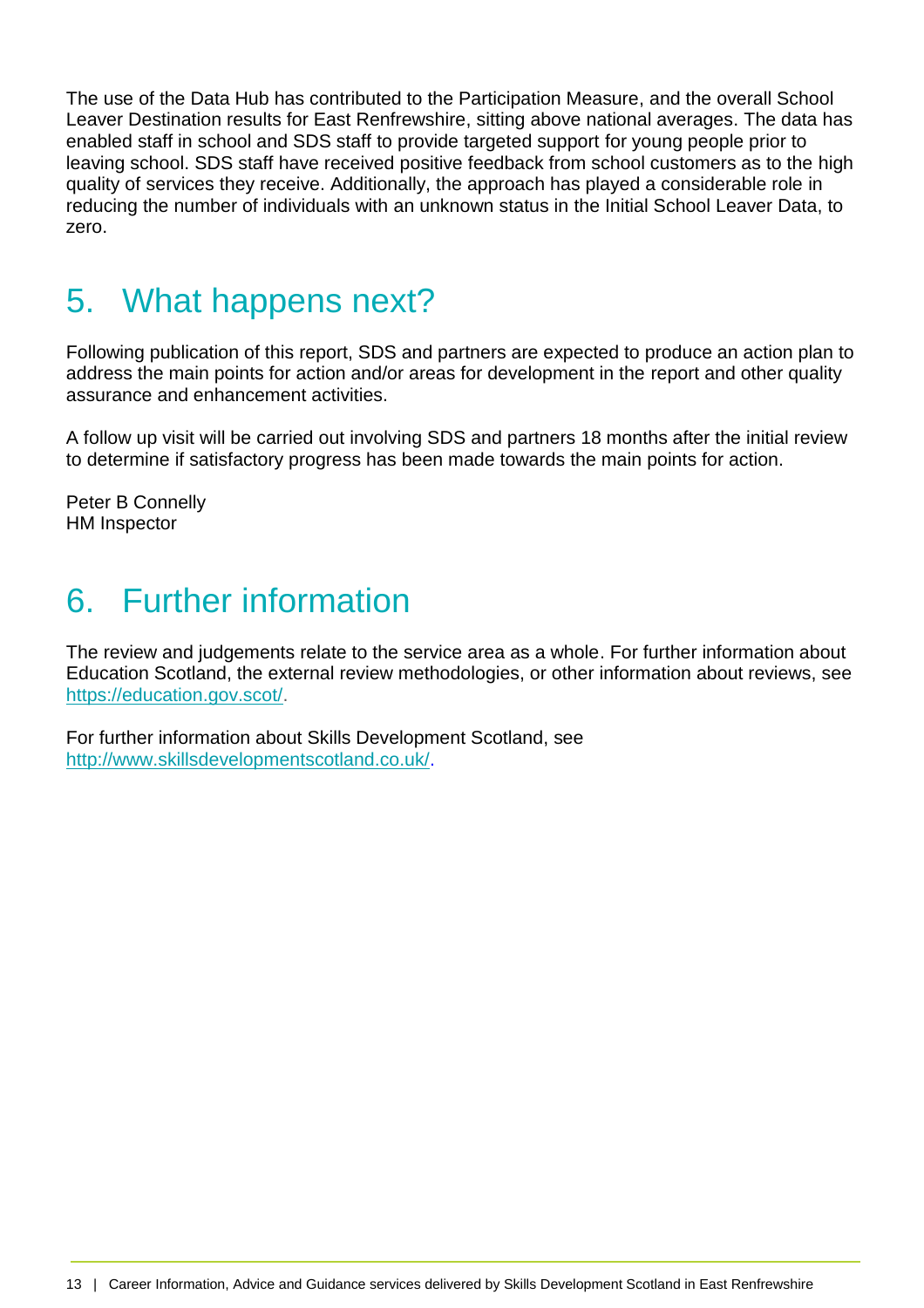### <span id="page-15-0"></span>Appendix 1: glossary of terms

| <b>ASN</b>   | additional support needs                 |
|--------------|------------------------------------------|
| <b>CDP</b>   | career development plan                  |
| <b>CES</b>   | <b>Career Education Standard</b>         |
| <b>CIAG</b>  | Careers Information, Advice and Guidance |
| <b>CMS</b>   | career management skills                 |
| <b>DWP</b>   | Department for Work and Pensions         |
| <b>DYW</b>   | Developing the Young Workforce           |
| <b>LAAC</b>  | looked after and accommodated children   |
| LMI          | labour market information                |
| <b>MyWoW</b> | My World of Work                         |
| <b>SDS</b>   | <b>Skills Development Scotland</b>       |
| <b>SIP</b>   | school improvement plans                 |
| <b>SPA</b>   | <b>School Partnership Agreement</b>      |
| <b>YISS</b>  | <b>Youth Intensive Support Service</b>   |
|              |                                          |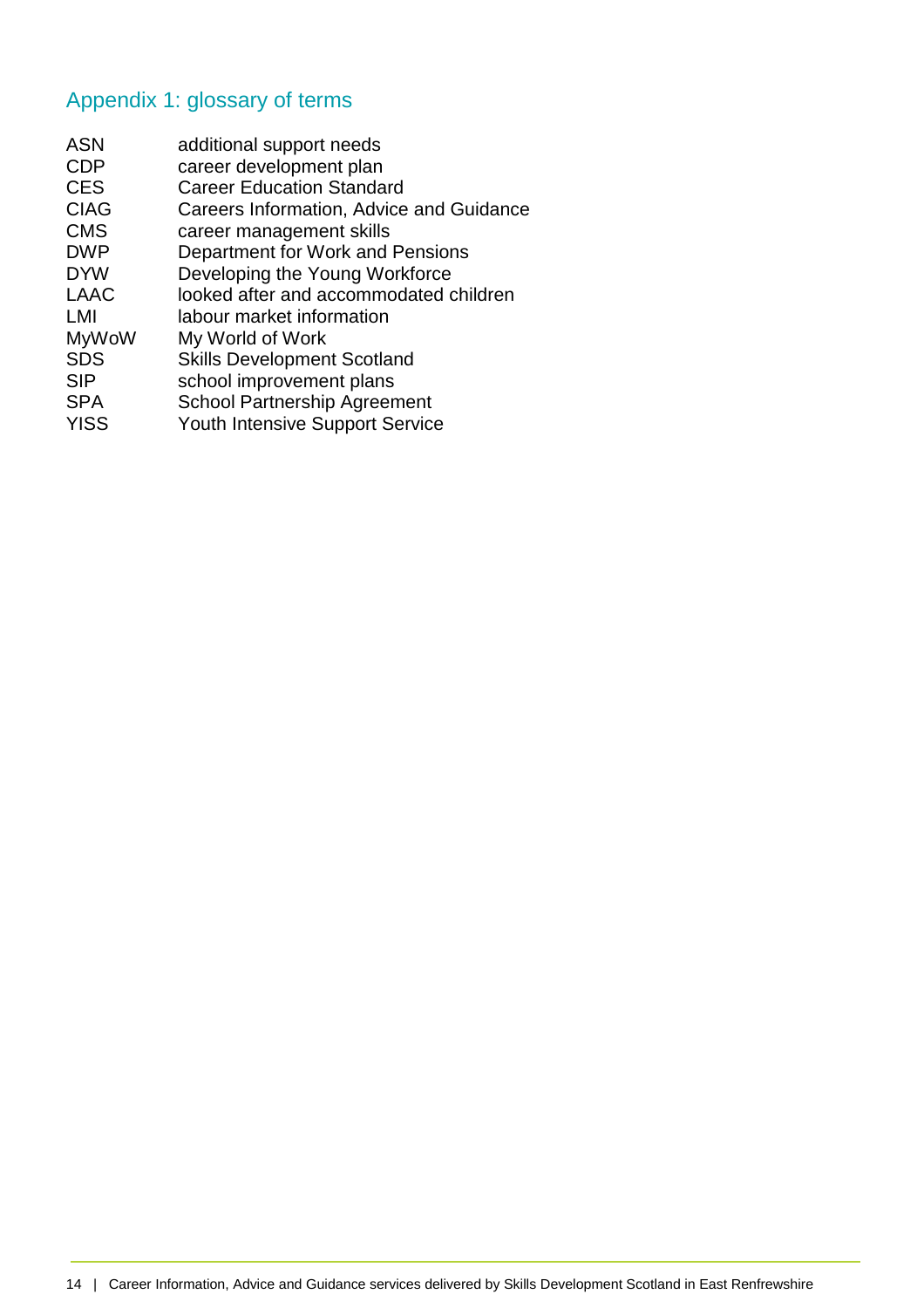### <span id="page-16-0"></span>Appendix 2: external review process

HM Inspectors undertake an independent review of the quality of provision of CIAG delivered by SDS on behalf of the Scottish Government under a service level agreement between the Scottish Government and Education Scotland. External review teams include HM Inspectors and associate assessors.

During external reviews, members of the review teams observe group activities, one to one coaching sessions and hold discussions with customers, staff and stakeholders. They consider information on the quality of career information, advice and guidance. They meet with recipients of the service and obtain feedback from groups, partners and staff who work for SDS.

The purpose of this report is to convey the main outcomes arising from the external review, to acknowledge service's strengths and to provide a clear agenda for future action to improve and enhance quality.

This external review results in judgements of **grades** that express the external review team's overall evaluation of Outcome and Impact, Service Delivery and Leadership and quality culture and a judgement on capacity to improve based on the evidence from all key areas, in particular Outcomes, Impact and Leadership.

| The report also uses the following terms to describe |              |
|------------------------------------------------------|--------------|
| numbers and proportions:                             |              |
| all                                                  | 100%         |
| almost all                                           | over 91%-99% |
| most                                                 | 75-90%       |
| majority                                             | 50-74%       |
| minority/less than half                              | 15-49%       |
| few                                                  | up to 15%    |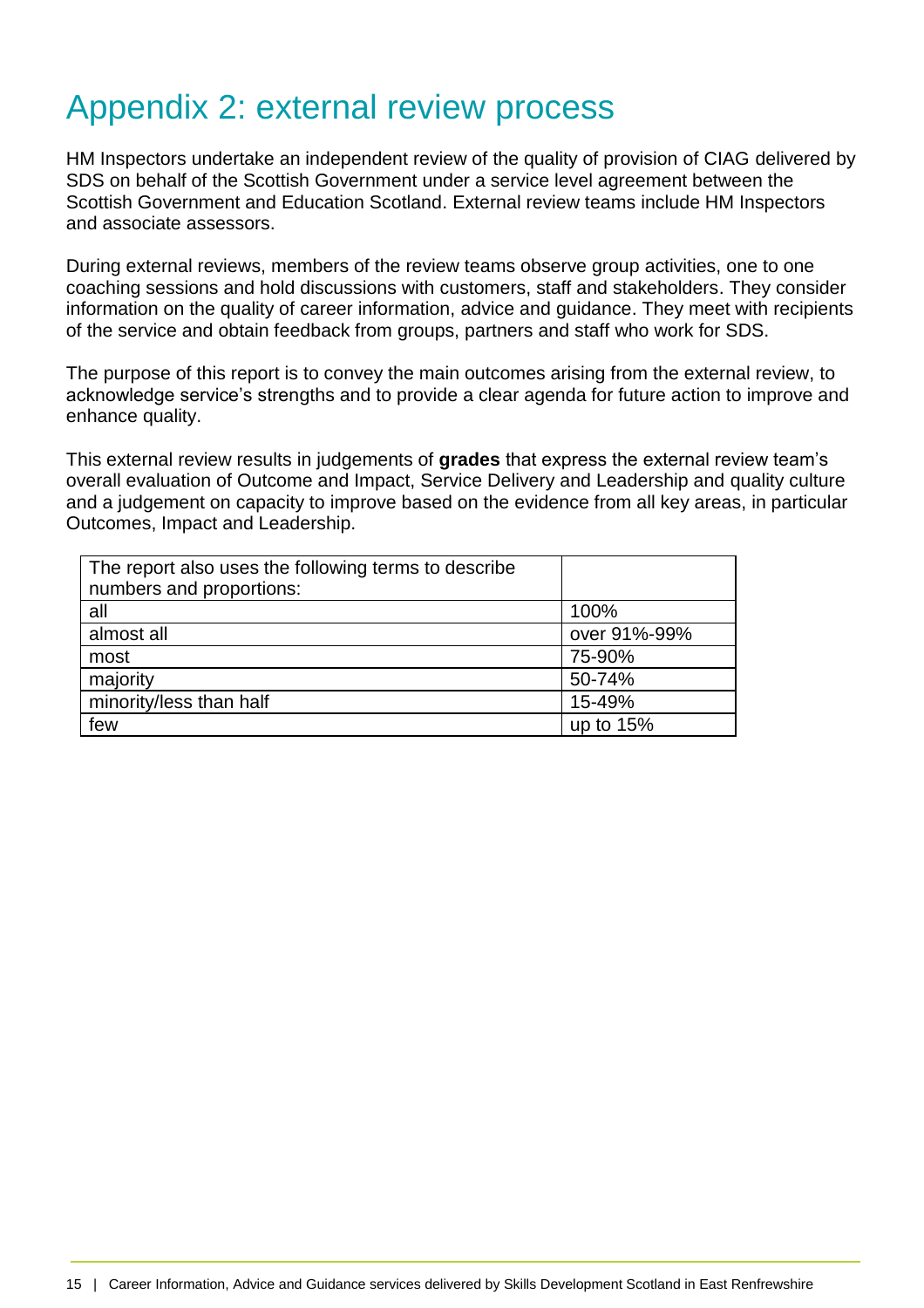# <span id="page-17-0"></span>Appendix 3: policy context

SDS all-age career information, advice and guidance services aim to support young people and adults to make a positive transition into continued education, training or the world of work. SDS achieves this by supporting customers in their development of CMS which lay the foundations for success in their future careers.

The services provided by SDS in schools are driven by the ambitions of Curriculum for Excellence. Accordingly there are significant interdependencies between the roles and responsibilities of schools and wider partners, the design and delivery of school curriculum and the services provided by SDS. Planning for successful service delivery through SPAs requires effective collaboration between SDS and its partners.

In March 2011, the Scottish Government published a [framework](https://www2.gov.scot/Publications/2011/03/11110615/0) for the redesign and improvement of CIAG services. As the largest provider of CIAG services in Scotland, SDS has a lead role in implementing this change. This change has been implemented through an integrated service involving face to face meetings, communication through contact centre and an online CMS environment, MyWoW.

In December 2014, the Scottish Government published [Developing the Young Workforce –](https://www.gov.scot/publications/developing-young-workforce-scotlands-youth-employment-strategy/) [Scotland's Youth Employment Strategy.](https://www.gov.scot/publications/developing-young-workforce-scotlands-youth-employment-strategy/) The recommendations of this strategy set out further changes to CIAG services, specifically in relation to the collaborative design and implementation of the Career Education Standard (3-18) with SDS, Scottish Government and Education Scotland. These changes have resulted in earlier intervention with school young people through SDS CIAG services and focused support around key transition points for young people. The CES builds on advice and guidance in Curriculum for Excellence and in particular, [Building the](https://www.education.gov.scot/Documents/btc4.pdf)  [Curriculum 4: skills for learning, skills for life and skills for work.](https://www.education.gov.scot/Documents/btc4.pdf)

Underpinning service delivery is the commitment of SDS to work with partners in schools, local authorities and Education Scotland to build capacity to deliver the ambitions of Curriculum for Excellence - Building the Curriculum 4, in particular development of CMS. This partnership approach supports schools to deliver this component of Curriculum for Excellence, whilst creating a learning context for young people that is compatible with and builds upon the service delivery commitments of SDS. As a result, much of the work of SDS requires effective collaboration with a range of partners at national and local levels.

Currently, this service is delivered on-site in Scotland's 359 local authority secondary schools and one grant-aided secondary school. Services include a blend of one-to-one careers coaching support, facilitated group sessions, drop in sessions, and supported access to MyWoW. The level of intensity of support is determined by an assessment of pupil needs made in discussion with schools. The greatest proportion of careers coach support is provided to those young people who have been identified as requiring an enhanced level of support to promote progress towards securing and sustaining a place in education, training or work. This means those individuals would receive a 'medium' or 'maximum' service offer.

SDS has a key role to play in the delivery of the Scottish Government's [Opportunities for All](https://www.gov.scot/publications/opportunities-supporting-young-people-participate-post-16-learning-training-work/) initiative, under which all 16-19 year olds will receive an offer of a place in learning or training. SDS work in this area has been reinforced with the passage of legislation allowing SDS and key partners, including Local Authorities, schools and Further Education Institutions to share data on all the young people they work with. The Post [16 Education \(Scotland\) Act 2013](https://www.google.co.uk/url?sa=t&rct=j&q=&esrc=s&source=web&cd=1&cad=rja&uact=8&ved=2ahUKEwixv9vizbXeAhXLKsAKHbIiB_oQFjAAegQICRAB&url=https%3A%2F%2Fwww.legislation.gov.uk%2Fid%2Fasp%2F2013%2F12&usg=AOvVaw3lUmxdx6CyJtbSC_ha1dI8) and the statutory guidance mandate SDS and key partners to share data in order to support young people in their post school transitions.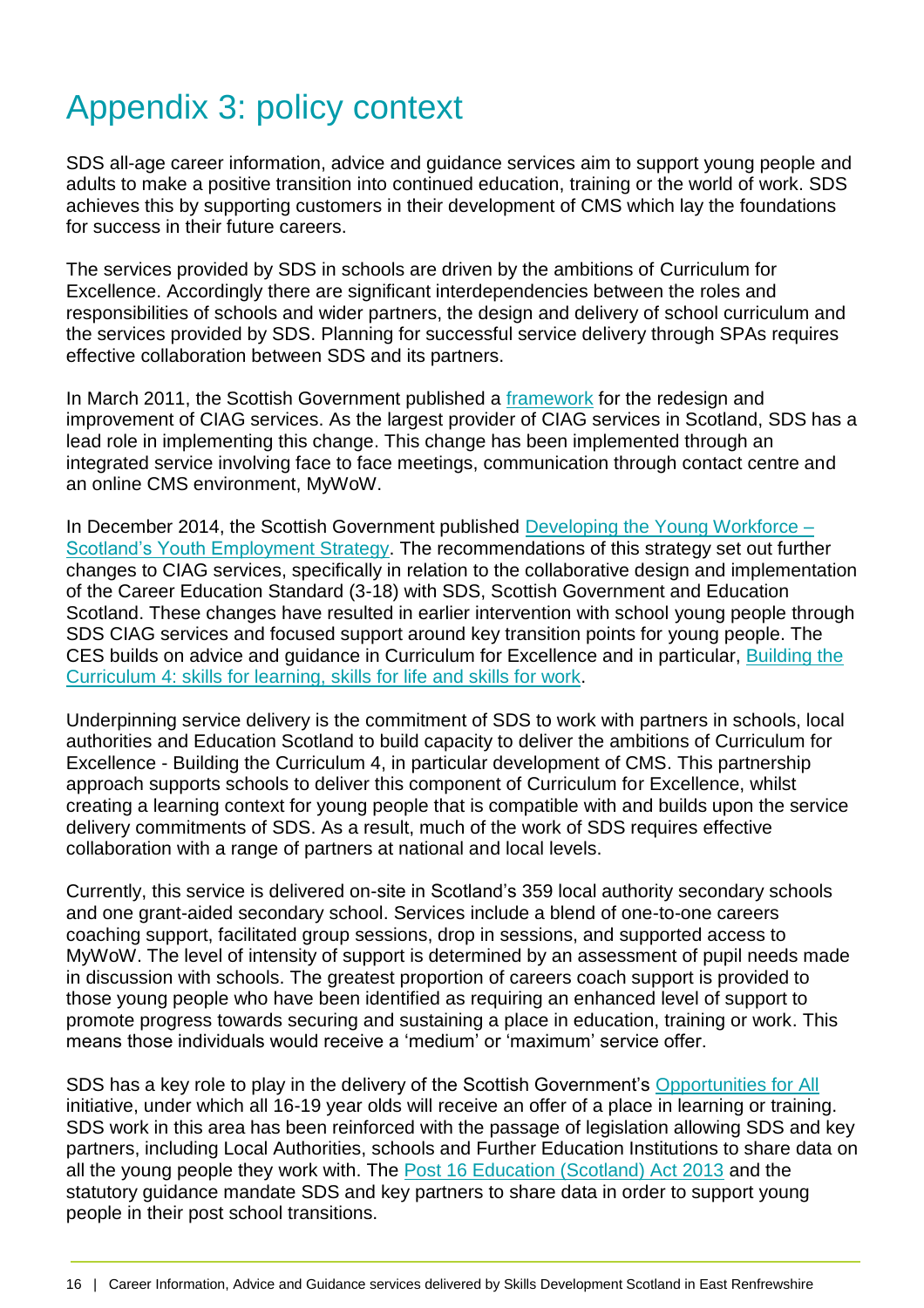# <span id="page-18-0"></span>Appendix 4: background information

### Terminologies used in this report

The term 'service area' is used to describe the geographical area referred to in this report. SDS uses a variety of approaches to deliver CIAG services. This is often referred to as a blended service. SDS promotes a Universal Offer to support all secondary school young people. In addition, a Targeted Service Offer is aimed at young people who have the greatest need and who require enhanced support to progress them towards entering or sustaining a positive destination. SDS offers access to a range of services for post-school customers. The different offers are shown below:

SDS School Universal Service Offer consists of:

- **access to MyWoW web service**
- group-work sessions on:
	- o Transition support at P7/S1 transition
	- o Subject choices and Career Management Skills in S2/S3
	- o Senior phase group sessions
- **drop-in clinics for career management and employability**
- opportunity for any pupil to request a face to face session

SDS School Targeted Service Offer consists of:

- targeted one-to-one support in S3 for those with the greatest need (and optional group activity where appropriate)
- structured programme of one-to-one career guidance throughout the senior phase
- senior phase supported transition to a dedicated post-school team member for those who require ongoing support towards positive participation

SDS Post-school Targeted Service Offer (Next Steps) consists of:

- open access to public centres (47 locations throughout Scotland)
- access to MyWoW web service 24 hours a day, 7 days a week
- **structured programme of one-to-one careers guidance**
- **EXECUTE:** employability support and group activity
- partnership approach including structured referral arrangements with DPW/JCP
- **telephone access to SDS contact centre**

SDS All age Service Offer (universal) consists of:

- access to MyWoW web service 24 hours a day, 7 days a week
- **access to one-to-one career quidance**
- **telephone access to SDS contact centre**
- **Partnership action for continuing employment**
- **IES** joint work activities with JCP
- **•** open access to public centres (47 locations throughout Scotland).

Further information on Skills Development Scotland's services to individuals and employers can be found at [www.skillsdevelopmentscotland.co.uk.](http://www.skillsdevelopmentscotland.co.uk/) MyWoW web service can be accessed at [www.myworldofwork.co.uk.](http://www.myworldofwork.co.uk/)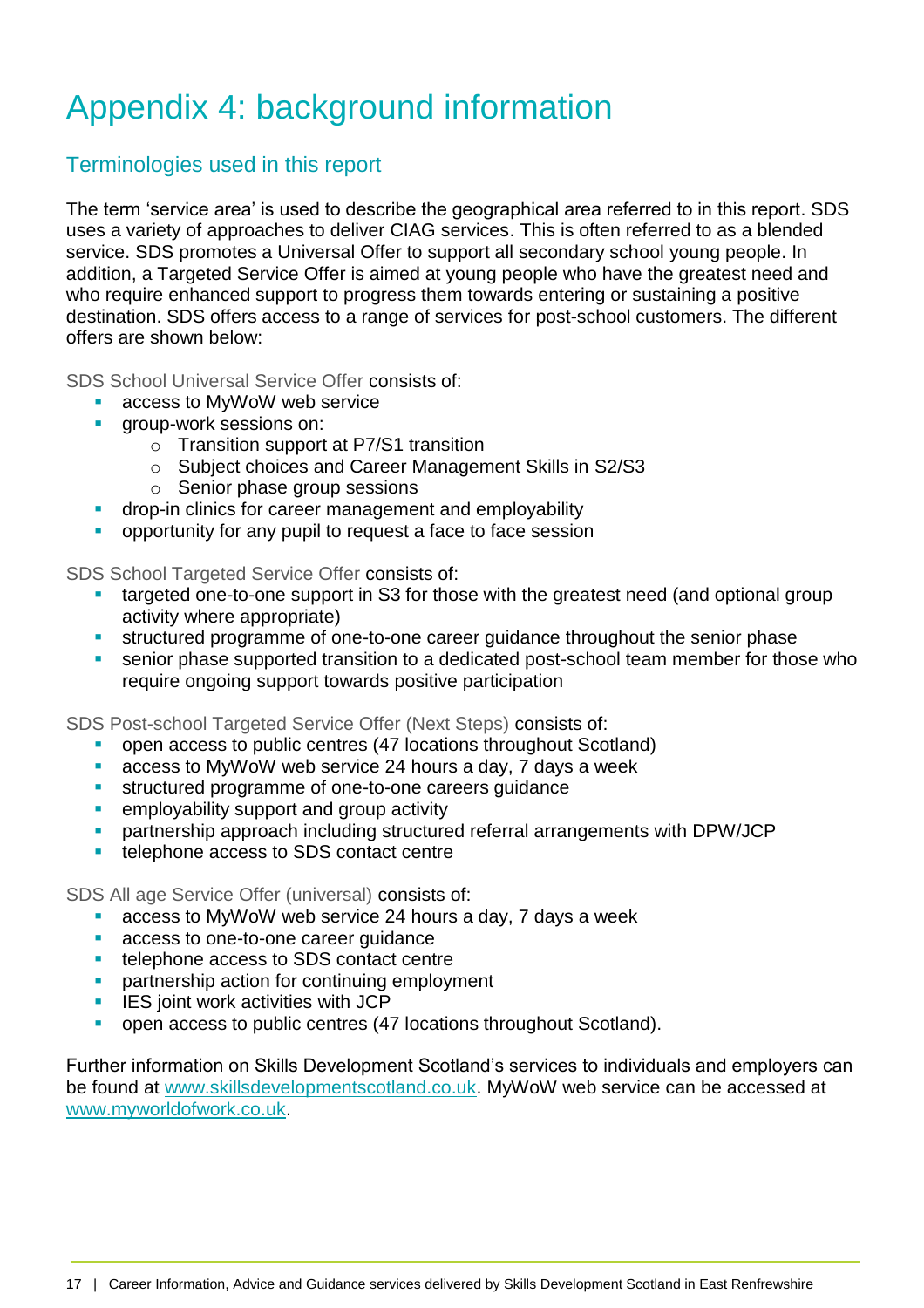### **Staff roles**

SDS uses a number of titles to describe the roles of the staff. These include Careers Adviser, Work Coach, Trainee Careers Adviser and Personal Adviser. Throughout this report, the term careers staff is used to refer to all staff involved in delivering CIAG services.